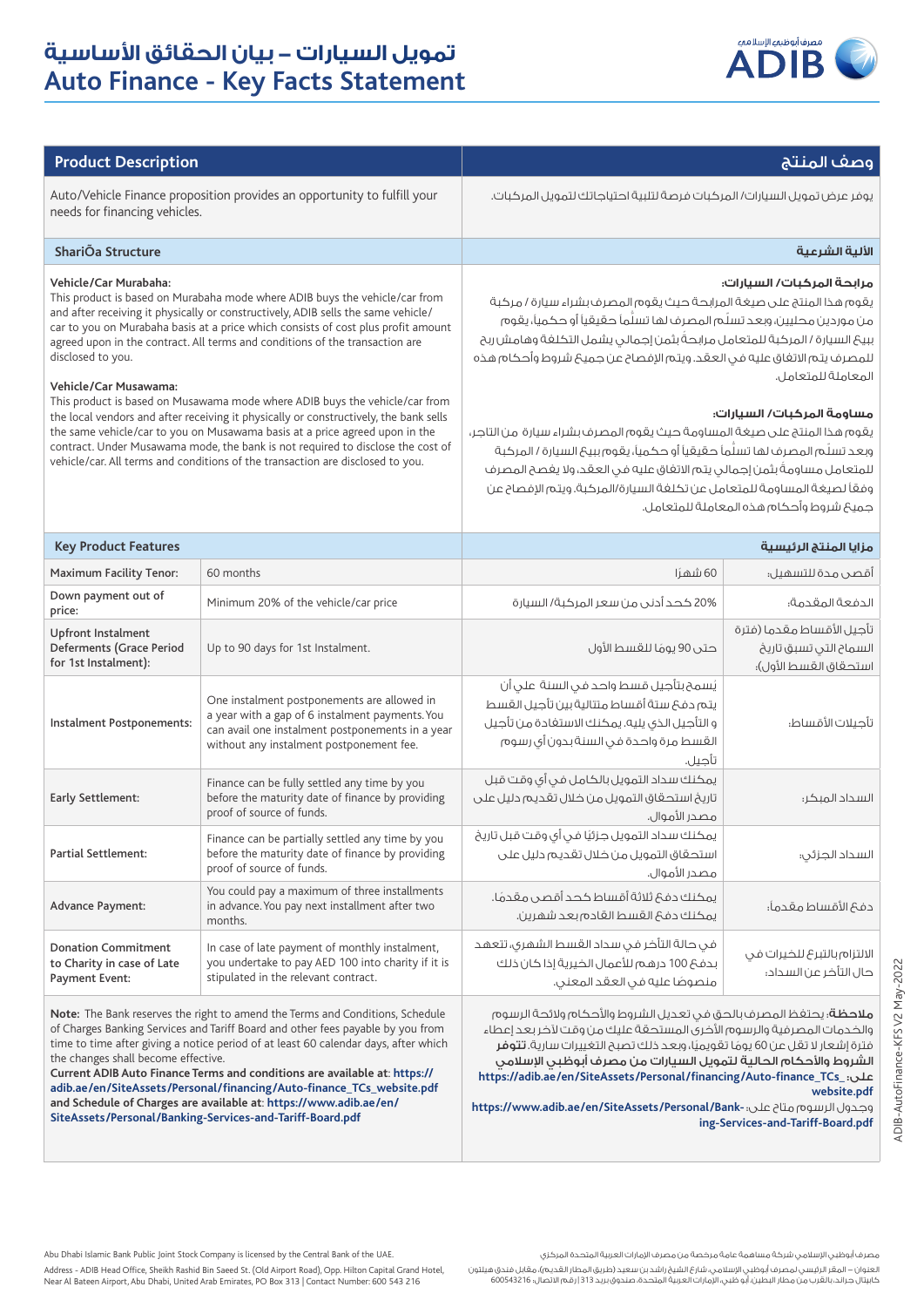

| <b>Financial Terms</b>                                                                                                                                                                                                                                                                                                                                                                                                                                                                                                                                                                                                                                                                                            |                                                                                                                                                                                                                                                                       |                                                                                                                                                                                                                                                                                                                                                                                                                                                                                                                                                                                                                                                |                                                                                                                                                                                                                                        |                                                                                                                      |                                                |                         | المصطلحات المالية    |
|-------------------------------------------------------------------------------------------------------------------------------------------------------------------------------------------------------------------------------------------------------------------------------------------------------------------------------------------------------------------------------------------------------------------------------------------------------------------------------------------------------------------------------------------------------------------------------------------------------------------------------------------------------------------------------------------------------------------|-----------------------------------------------------------------------------------------------------------------------------------------------------------------------------------------------------------------------------------------------------------------------|------------------------------------------------------------------------------------------------------------------------------------------------------------------------------------------------------------------------------------------------------------------------------------------------------------------------------------------------------------------------------------------------------------------------------------------------------------------------------------------------------------------------------------------------------------------------------------------------------------------------------------------------|----------------------------------------------------------------------------------------------------------------------------------------------------------------------------------------------------------------------------------------|----------------------------------------------------------------------------------------------------------------------|------------------------------------------------|-------------------------|----------------------|
| <b>Finance Amount:</b>                                                                                                                                                                                                                                                                                                                                                                                                                                                                                                                                                                                                                                                                                            | Cost of the vehicle minus down payment if any.                                                                                                                                                                                                                        |                                                                                                                                                                                                                                                                                                                                                                                                                                                                                                                                                                                                                                                | تكلفة السيارة مطروحًا منها الدفعة المقدمة إن<br>وجدت.                                                                                                                                                                                  |                                                                                                                      | مبلغ التمويل؛                                  |                         |                      |
|                                                                                                                                                                                                                                                                                                                                                                                                                                                                                                                                                                                                                                                                                                                   | Profit Rate                                                                                                                                                                                                                                                           | Salary is<br>transferred to<br><b>ADIB</b>                                                                                                                                                                                                                                                                                                                                                                                                                                                                                                                                                                                                     | Salary is not<br>transferred to<br><b>ADIB</b>                                                                                                                                                                                         | بدون تحويل<br>الراتب إلى<br>مصرف أبوظبى<br>الإسلامى                                                                  | تحويل الراتب<br>إلى مصرف<br>أبوظبي<br>الإسلامى | معدل<br>المرابحة        |                      |
|                                                                                                                                                                                                                                                                                                                                                                                                                                                                                                                                                                                                                                                                                                                   | Reducing<br>Balance                                                                                                                                                                                                                                                   | 4.75% - 8.25%                                                                                                                                                                                                                                                                                                                                                                                                                                                                                                                                                                                                                                  | $5.25\% - 8.25\%$                                                                                                                                                                                                                      | 5.25%-8.25%                                                                                                          | 4.75%-8.25%                                    | معدل الربح<br>المتناقص: | معدل مرابحة التمويل: |
| <b>Financing Profit Rate:</b>                                                                                                                                                                                                                                                                                                                                                                                                                                                                                                                                                                                                                                                                                     | <b>Flat Rate</b>                                                                                                                                                                                                                                                      | $2.75\% - 4.49\%$                                                                                                                                                                                                                                                                                                                                                                                                                                                                                                                                                                                                                              | 2.99% - 4.49%                                                                                                                                                                                                                          | 2.99%-4.49%                                                                                                          | 2.75%-4.49%                                    | معدل الريح<br>الثابت؛   |                      |
|                                                                                                                                                                                                                                                                                                                                                                                                                                                                                                                                                                                                                                                                                                                   | Financing Profit rate is the rate that is used to<br>calculate the annual profit amount by reducing<br>balance method. The Total profit amount<br>computation formula is included in the Sale<br>Contract.                                                            |                                                                                                                                                                                                                                                                                                                                                                                                                                                                                                                                                                                                                                                | معدل مرابحة التمويل هو المعدل المستخدم<br>لحساب مبلغ الربح السنوى وفقآ لألية الرصيد<br>المتناقص. يتم تضمين معادلة حساب مبلغ الربح<br>الإجمالي في عقد البيح.                                                                            |                                                                                                                      |                                                |                         |                      |
|                                                                                                                                                                                                                                                                                                                                                                                                                                                                                                                                                                                                                                                                                                                   |                                                                                                                                                                                                                                                                       | (Original Cost - Advance Payment) x Annual<br>Financing Flat Profit Rate x Tenor in years*                                                                                                                                                                                                                                                                                                                                                                                                                                                                                                                                                     |                                                                                                                                                                                                                                        | (التكلفة الأصلية – الدفعة المقدمة) × معدل<br>المرابحة السنوى الثابت للتمويل × المدة بالسنوات *                       |                                                |                         |                      |
| <b>Profit Amount Calculation</b><br>Methodology:                                                                                                                                                                                                                                                                                                                                                                                                                                                                                                                                                                                                                                                                  |                                                                                                                                                                                                                                                                       | *The tenor includes grace period, if any, is<br>calculated as follows: (number of monthly<br>installments/12) + (grace period in days/365).                                                                                                                                                                                                                                                                                                                                                                                                                                                                                                    |                                                                                                                                                                                                                                        | تشمل المدة فترة سماح، إن وجدت، وتحسب على<br>النحو التالى؛ (عدد الأقساط الشهرية/ 12) + (فترة<br>السماح بالأيام/ 365). |                                                | طريقة حساب مبلغ الربح؛  |                      |
|                                                                                                                                                                                                                                                                                                                                                                                                                                                                                                                                                                                                                                                                                                                   | Note: in some case of a Musawama sale contract.<br>the discount given to the bank by the dealer can<br>be fully passed to the customer if specified in the<br>relevant sale contract.                                                                                 |                                                                                                                                                                                                                                                                                                                                                                                                                                                                                                                                                                                                                                                | ملاحظة؛ في بعض حالات عقد بي <sup>ع</sup> «المساومة»، قد<br>ينتقل الخصم الممنوح للمصرف من التاجر بالكامل<br>إلى المتعامل إذا تم تحديده في عقد البيخ ذي<br>الصلة.                                                                        |                                                                                                                      |                                                |                         |                      |
| Monthly Instalment:                                                                                                                                                                                                                                                                                                                                                                                                                                                                                                                                                                                                                                                                                               | Your monthly obligation against each Auto<br>Finance.                                                                                                                                                                                                                 |                                                                                                                                                                                                                                                                                                                                                                                                                                                                                                                                                                                                                                                |                                                                                                                                                                                                                                        |                                                                                                                      | التزامك الشهرى مقابل كل تمويل سيارة.           |                         | القسط الشهرى؛        |
| Debt Service Ratio (DSR):                                                                                                                                                                                                                                                                                                                                                                                                                                                                                                                                                                                                                                                                                         | Total monthly obligations towards financial<br>facilities as a component of monthly income.                                                                                                                                                                           |                                                                                                                                                                                                                                                                                                                                                                                                                                                                                                                                                                                                                                                | إجمالى الالتزامات الشهرية تجاه التسهيلات المالية<br>باعتبارها عنصرًا من مكونات الدخل الشهرى.                                                                                                                                           |                                                                                                                      | نسبة خدمة الدين؛                               |                         |                      |
| <b>Detailed Finance Payment</b><br>Schedule:                                                                                                                                                                                                                                                                                                                                                                                                                                                                                                                                                                                                                                                                      | Detailed finance payment schedule having<br>financial obligation details including monthly<br>instalments, profit amount /Murabaha cost<br>amount, total sale price and deferred amount,<br>payment frequency and installments dates during<br>the period of finance. |                                                                                                                                                                                                                                                                                                                                                                                                                                                                                                                                                                                                                                                | جدول مغصل لسداد التمويل يتضمن تغاصيل<br>الالتزامات المالية بما في ذلك الأقساط الشهرية<br>ومبلغ الربح/ تكلفة المرابحة وإجمالى سعر البيع<br>والمبلغ المؤجل وتكرار الدفع وتواريخ الأقساط<br>خلال فترة التمويل.                            |                                                                                                                      | جدول دفعات التمويل<br>المفصل:                  |                         |                      |
| Key Requirements, Limitations, Obligations and Risks                                                                                                                                                                                                                                                                                                                                                                                                                                                                                                                                                                                                                                                              |                                                                                                                                                                                                                                                                       |                                                                                                                                                                                                                                                                                                                                                                                                                                                                                                                                                                                                                                                | المتطلبات الرئيسية والقيود والالتزامات والمخاطر                                                                                                                                                                                        |                                                                                                                      |                                                |                         |                      |
| The applicant should be above 21 years<br>• The applicant should be a Salaried individual residing in UAE and meet the<br>income criteria of ADIB<br>• The applicant shall meet the affordability assessment criteria.                                                                                                                                                                                                                                                                                                                                                                                                                                                                                            |                                                                                                                                                                                                                                                                       |                                                                                                                                                                                                                                                                                                                                                                                                                                                                                                                                                                                                                                                | • يجب ألا يقل عمر مقدم الطلب عن 21 سنة.<br>•   يجب أن يكون لمقدم الطلب راتب وأن يكون مقيمًا فى الإمارات ويستوفى<br>معايير الدخل الخاصة بمصرف أبوظبى الإسلامى.<br>•     يجب على مقدم الطلب تلبية معايير تقييم القدرة على تحمل التكاليف. |                                                                                                                      |                                                |                         |                      |
| Note:<br>• ADIB has a right to decline any application at its own discretion.<br>• All charges paid to ADIB for services already rendered are non-refundable.<br>Based on the sale contract and relevant financing documents, to recover the<br>outstanding balance, and at any time after, the occurrence of an Event of<br>Default, ADIB may, at its discretion:<br>• Terminate the sale contract.<br>• Demand that you pay all outstanding installments and otherwise declare<br>due all amounts payable under the sale contract; and<br>• Exercise its rights under any security and otherwise initiate any legal action<br>and remedies available to ADIB by law or in accordance with the sale<br>contract. |                                                                                                                                                                                                                                                                       | ملاحظات:<br>•     لمصرف أبوظبى الإسلامى الحق فى رفض أى طلب وفعًا لتقديره المطلق.<br>•     جميحَ الرسوم المدفوعة لمصرف أبوظبي الإسلامي مقابل الخدمات المقدمة<br>بالفعل غير قابلة للاسترداد.<br>• استنادًا إلى عقد البيحَ ومستندات التمويل ذات الصلة، لاسترداد الرصيد المتبقى،<br>وفي أي وقت بعد التعثر عن السداد، يحق لمصرف أبوظبي الإسلامي، وفعًا<br>لتقدىره:<br>• إنهاء عقد البيح.<br>• مطالبتك بدفعٌ جميعٌ الأقساط المستحقة والإعلان عن استحقاق جميعٌ<br>المبالغ بموجب عقد البيع؛ و<br>•    ممارسة حقوقه بموجب أي ورقة مالية والقيام بأي إجراء قانوني واتخاذ<br>التدابير المتاحة لمصرف أبوظبى الإسلامى بموجب القانون أو وفقًا<br>لعقد البيح. |                                                                                                                                                                                                                                        |                                                                                                                      |                                                |                         |                      |

مصرف أبوظبي اإلسالمي شركة مساهمة عامة مرخصة من مصرف اإلمارات العربية المتحدة المركزي

Abu Dhabi Islamic Bank Public Joint Stock Company is licensed by the Central Bank of the UAE.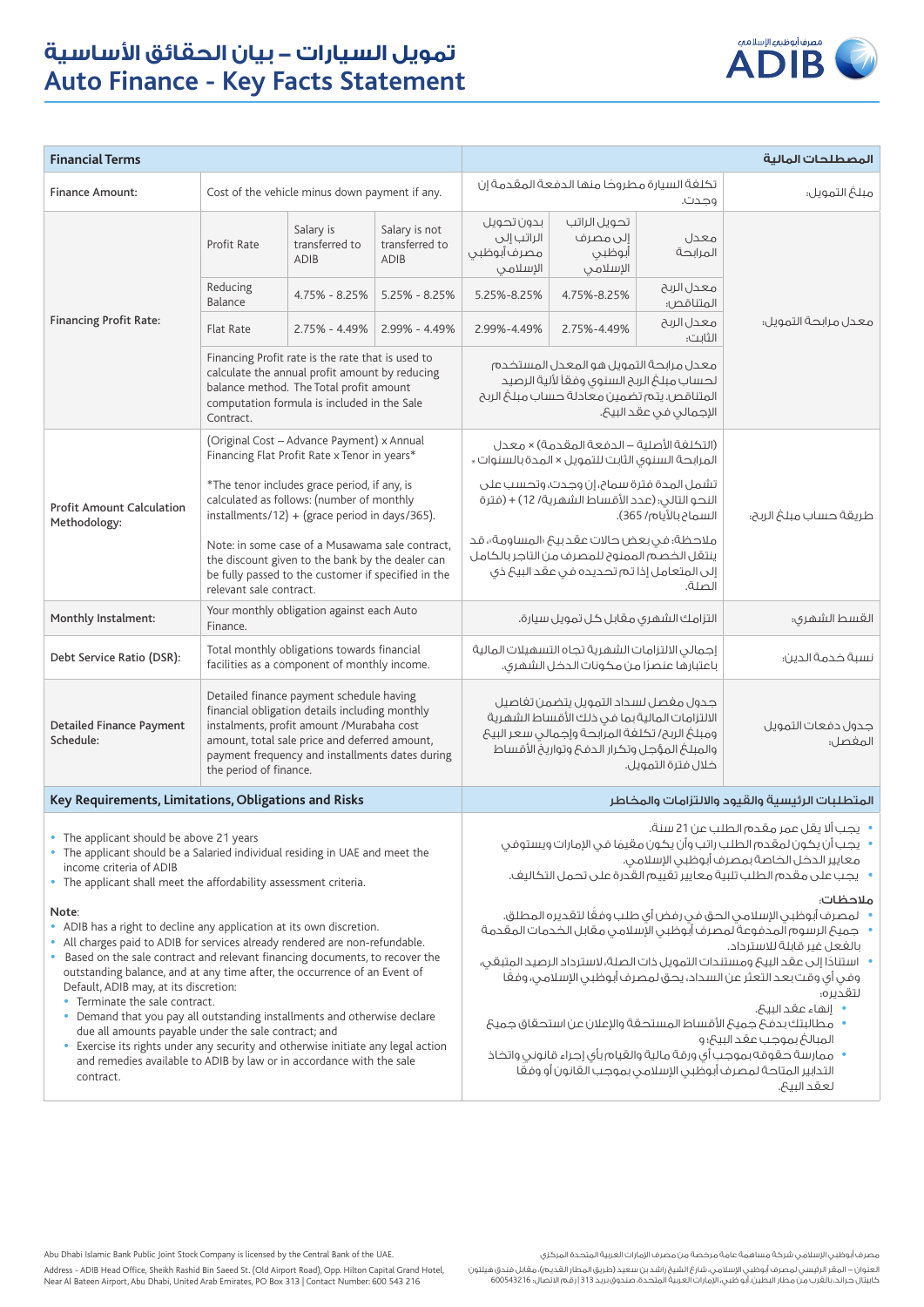

| Fee & Charges:                                                                                                                                                                                                                                                                                                                                                                                                                                                                  |                                                                                                                                                                                                                                                                                                                                                                                                                                                                                                                                                                                                                                                                                                                                                                                                                  | الرسوم والمصروفات:                                                                                                                                                                                                                                                                                                                                                                                                                                                                                                                                                                                                                                                                                                                                                                                                                                                                                                                                   |                                                                                                       |  |
|---------------------------------------------------------------------------------------------------------------------------------------------------------------------------------------------------------------------------------------------------------------------------------------------------------------------------------------------------------------------------------------------------------------------------------------------------------------------------------|------------------------------------------------------------------------------------------------------------------------------------------------------------------------------------------------------------------------------------------------------------------------------------------------------------------------------------------------------------------------------------------------------------------------------------------------------------------------------------------------------------------------------------------------------------------------------------------------------------------------------------------------------------------------------------------------------------------------------------------------------------------------------------------------------------------|------------------------------------------------------------------------------------------------------------------------------------------------------------------------------------------------------------------------------------------------------------------------------------------------------------------------------------------------------------------------------------------------------------------------------------------------------------------------------------------------------------------------------------------------------------------------------------------------------------------------------------------------------------------------------------------------------------------------------------------------------------------------------------------------------------------------------------------------------------------------------------------------------------------------------------------------------|-------------------------------------------------------------------------------------------------------|--|
| Processing Fee: (one time):                                                                                                                                                                                                                                                                                                                                                                                                                                                     | 1% of finance amount (Max. of AED<br>$2,500+VAT)$                                                                                                                                                                                                                                                                                                                                                                                                                                                                                                                                                                                                                                                                                                                                                                | 1% من مبلغ التمويل (بحد أقصى 2,500<br>درهم + ضريبة القيمة المضافة)                                                                                                                                                                                                                                                                                                                                                                                                                                                                                                                                                                                                                                                                                                                                                                                                                                                                                   | رسوم الإعداد؛ (لمرة واحدة)؛                                                                           |  |
| Al Etihad Credit Bureau Fee: (one time):                                                                                                                                                                                                                                                                                                                                                                                                                                        | $AED$ 25 + VAT                                                                                                                                                                                                                                                                                                                                                                                                                                                                                                                                                                                                                                                                                                                                                                                                   | 25 درهمًا + ضريبة القيمة المضافة                                                                                                                                                                                                                                                                                                                                                                                                                                                                                                                                                                                                                                                                                                                                                                                                                                                                                                                     | رسوم الاتحاد للمعلومات الائتمانية (مرة<br>واحدة)؛                                                     |  |
| Installment Postponement Fee:                                                                                                                                                                                                                                                                                                                                                                                                                                                   | No Fee                                                                                                                                                                                                                                                                                                                                                                                                                                                                                                                                                                                                                                                                                                                                                                                                           | بدون رسوم                                                                                                                                                                                                                                                                                                                                                                                                                                                                                                                                                                                                                                                                                                                                                                                                                                                                                                                                            | رسوم تأجيل القسط:                                                                                     |  |
| Donation Commitment to Charity in<br>case of Late Payment Event:                                                                                                                                                                                                                                                                                                                                                                                                                | AED 100 (For each late payment of<br>instalment)                                                                                                                                                                                                                                                                                                                                                                                                                                                                                                                                                                                                                                                                                                                                                                 | 100 درهم (عن كل قسط متأخر)                                                                                                                                                                                                                                                                                                                                                                                                                                                                                                                                                                                                                                                                                                                                                                                                                                                                                                                           | مبلغ الالتزام بالتبرع للخيرات فى حالة<br>التأخر عن السداد؛                                            |  |
| Fixed fee for the direct administrative<br>cost related to the temporary overdraft<br>against salary (one time):                                                                                                                                                                                                                                                                                                                                                                | AED 100 + VAT                                                                                                                                                                                                                                                                                                                                                                                                                                                                                                                                                                                                                                                                                                                                                                                                    | 100 درهم + ضربية القيمة المضافة                                                                                                                                                                                                                                                                                                                                                                                                                                                                                                                                                                                                                                                                                                                                                                                                                                                                                                                      | رسم ثابت للتكلفة الإدارية المباشرة<br>المتعلقة بالسحب على المكشوف<br>المؤقت مقابل الراتب (مرة واحدة)؛ |  |
| Non-waived portion of profit in early/<br>partial/final settlement (one time):                                                                                                                                                                                                                                                                                                                                                                                                  | Up to the equivalent of 1% of<br>outstanding principal (cost) amount<br>(Max. AED 10,000)                                                                                                                                                                                                                                                                                                                                                                                                                                                                                                                                                                                                                                                                                                                        | 1% من المتبقى من تكلفة المرابحة أو<br>10,000 درهـم أيهما أقل.                                                                                                                                                                                                                                                                                                                                                                                                                                                                                                                                                                                                                                                                                                                                                                                                                                                                                        | الربح غير المتنازل عنه فى حال<br>السدادالمبكر الجزئى / الكلى (مرة<br>واحدة)؛                          |  |
| Direct Debit Authority (DDA) Setup<br>Charges (one time):                                                                                                                                                                                                                                                                                                                                                                                                                       | AED 100 + VAT                                                                                                                                                                                                                                                                                                                                                                                                                                                                                                                                                                                                                                                                                                                                                                                                    | 100 درهم + ضريبة القيمة المضافة                                                                                                                                                                                                                                                                                                                                                                                                                                                                                                                                                                                                                                                                                                                                                                                                                                                                                                                      | رسوم إعداد أمر الخصم المباشر (مرة<br>واحدة)؛                                                          |  |
| DDA Amendment Fee (per request):                                                                                                                                                                                                                                                                                                                                                                                                                                                | <b>AED 100 + VAT</b>                                                                                                                                                                                                                                                                                                                                                                                                                                                                                                                                                                                                                                                                                                                                                                                             | 100 درهم + ضريبة القيمة المضافة                                                                                                                                                                                                                                                                                                                                                                                                                                                                                                                                                                                                                                                                                                                                                                                                                                                                                                                      | رسوم تعديل أمر الخصم المباشر (لكل<br>طلب):                                                            |  |
| DDA Cancellation Fee (per request):                                                                                                                                                                                                                                                                                                                                                                                                                                             | AED 100 + VAT                                                                                                                                                                                                                                                                                                                                                                                                                                                                                                                                                                                                                                                                                                                                                                                                    | 100 درهم + ضريبة القيمة المضافة                                                                                                                                                                                                                                                                                                                                                                                                                                                                                                                                                                                                                                                                                                                                                                                                                                                                                                                      | رسوم إلغاء أمر الخصم المباشر (لكل<br>طلب):                                                            |  |
| DDA Insufficient Funds<br>(for each transaction):                                                                                                                                                                                                                                                                                                                                                                                                                               | $AED$ 25 + VAT                                                                                                                                                                                                                                                                                                                                                                                                                                                                                                                                                                                                                                                                                                                                                                                                   | 25 درهم + ضريبة القيمة المضافة                                                                                                                                                                                                                                                                                                                                                                                                                                                                                                                                                                                                                                                                                                                                                                                                                                                                                                                       | رسوم عدم توفر رصيد كاف لأمر<br>الخصم المباشر (لكل معاملة)؛                                            |  |
| Note:<br>VAT means "value added tax" imposed on the supply of goods or services under<br>Law No. 8 of 2017 and the related executive regulations or any similar future taxes.<br>For complete list for Schedule of charges please visit https://www.adib.ae/en/<br>SiteAssets/Personal/Banking-Services-and-Tariff-Board.pdf. This is subject to<br>change as per the instruction of Federal Tax Authority. VAT is exclusive on all above<br>fees and charges unless specified. |                                                                                                                                                                                                                                                                                                                                                                                                                                                                                                                                                                                                                                                                                                                                                                                                                  | ضريبة القيمة المضافة تعنى رضريبة القيمة المضافة، المغروضة على توريد السلك<br>أو الخدمات بموجب القانون رقم 8 لسنة 2017 والأنظمة التنغيذية ذات الصلة أو أى<br>ضرائب مستقبلية مماثلة. للحصول على القائمة الكاملة لجدول الرسوم، يرجى زيارة<br>https://www.adib.ae/en/SiteAssets/Personal/Banking-Services-and-Tariff-<br>Board.pdf. يخضع هذا للتغيير حسب تعليمات الهيئة الاتحادية للضرائب. ضريبة<br>القيمة المضافة حصرية على جميع الرسوم والتكاليف المذكورة أعلاه ما لم يتم<br>تحدىدھا.                                                                                                                                                                                                                                                                                                                                                                                                                                                                  |                                                                                                       |  |
| <b>Key Disclosures:</b>                                                                                                                                                                                                                                                                                                                                                                                                                                                         |                                                                                                                                                                                                                                                                                                                                                                                                                                                                                                                                                                                                                                                                                                                                                                                                                  | الإفصاحات الرئيسية:                                                                                                                                                                                                                                                                                                                                                                                                                                                                                                                                                                                                                                                                                                                                                                                                                                                                                                                                  |                                                                                                       |  |
| documents signed by you are read, understood and agreed by you.<br>event of a failure to meet the terms and conditions.<br>financial charges.<br>Non-waived profit Murabaha:<br>cost incurred by the Bank.                                                                                                                                                                                                                                                                      | 1. You must ensure that the Auto Finance Terms and Conditions as displayed on<br>the mobile application, sale contract, T&C available on ADIB website and other<br>2. ADIB reserves the right to terminate the financial relationship with you in the<br>3. Murabaha In case of early/partial settlement of finance, I understand that<br>the settlement amount will be the actual outstanding amount on the date<br>of settlement including Non-waived profit and profit charged for the current<br>month until the date of settlement as defined below and other overdue<br>1% of Murabaha outstanding cost/partial settlement amount (Max. of AED<br>10,000) Or unearned profit amount (whichever is lower). Non-waived profit/<br>Early Settlement Fee is aligned with the requirements of the CBUAE and the | 1. يجب عليك التأكد من قراءة شروط وأحكام تمويل السيارات كما هي معروضة في<br>تطبيق الهاتف المتحرك وعقد البيع والشروط والأحكام المتاحة على موقع<br>مصرف أبوظبى الإسلامى والوثائق الأخرى الموقعة من قبلك، وفهمها والموافقة<br>علىها.<br>2. يحتفظ مصرف أبوظبي الإسلامي بالحق فى إنهاء العلاقة المالية معك فى<br>حالة عدم الالتزام بالشروط والأحكام.<br>3. مرابحة؛ في حال سداد التمويل المبكر الجزئي / الكلى فإنني أفهم أن مبلغ<br>السداد سيكون المبلغ المستحق الغعلى في تاريخ السداد بما قيه الأرباح غير المتنازل<br>عنها والأرباح المستحقة للشهر الحالى حتى تاريخ السداد على النحو المحدد أدناه<br>وغيرها من الرسوم المالية المتأخرة.<br>الربح غير المتنازل عنه للمرابحة؛<br>1٪ من المتبقى من تكلفة المرابحة/ مبلغ السداد الجزئى (10,000 درهم كحد<br>أقصى) أو مبلغٌ الربح غير المحقق (أيهما أقل). تتوافق الأرباح غير المتنازل عنها<br>/ رسوم السداد المبكر مح متطلبات مصرف الإمارات العربية المتحدة المركزى<br>بالإضافة الى التكلفة التي يتكبدها المصرف. |                                                                                                       |  |
| Example:<br>Outstanding cost amount: AED 100,000<br>Unearned profit amount: AED 1,246.58<br>Total outstanding amount: AED 101,246.58<br>Non-waived earned profit amount: AED 1,000<br>Unearned profit amount for the existing month: 136.99<br>Waived unearned profit amount*: AED 109.59<br>Overdue amount to date (if any): AED 0<br>Total settlement amount: AED 101,136.99                                                                                                  |                                                                                                                                                                                                                                                                                                                                                                                                                                                                                                                                                                                                                                                                                                                                                                                                                  | متال:<br>مبلغ التكلفة المتبقى؛ 100,000 درهم<br>مبلغ الربح غير المحقق؛ 1,246.58 درهم<br>إجمالي المبلغ المستحق؛ 101,246.58 درهم.<br>مبلغ الربح المحقق غير المتنازل عنه؛ 1,000 درهم.<br>مبلغ الربح غير المحقق للشهر الحالى؛ 136.99 درهم.<br>مبلغ الربح غير المحقق المتنازل عنه*: 109.59 درهم.<br>المبلغ المتأخر حتى تاريخه (إن وجد) 0 :درهم<br>اجمالى مبلغ السداد؛ 101,136.99 درهم.                                                                                                                                                                                                                                                                                                                                                                                                                                                                                                                                                                     |                                                                                                       |  |
| *waived at the absolute and sole discretion of the Bank                                                                                                                                                                                                                                                                                                                                                                                                                         |                                                                                                                                                                                                                                                                                                                                                                                                                                                                                                                                                                                                                                                                                                                                                                                                                  | *تم التنازل عنه وفقاً لتقدير المصرف المطلق والمنغرد                                                                                                                                                                                                                                                                                                                                                                                                                                                                                                                                                                                                                                                                                                                                                                                                                                                                                                  |                                                                                                       |  |
| Note: Non-waived earned profit amount is not applicable for MOD customers                                                                                                                                                                                                                                                                                                                                                                                                       |                                                                                                                                                                                                                                                                                                                                                                                                                                                                                                                                                                                                                                                                                                                                                                                                                  | ملاحظة؛ لا ينطبق مبلغ الربح المحقق غير المتنازل عنه على متعاملى وزارة الدفاع                                                                                                                                                                                                                                                                                                                                                                                                                                                                                                                                                                                                                                                                                                                                                                                                                                                                         |                                                                                                       |  |

مصرف أبوظبي اإلسالمي شركة مساهمة عامة مرخصة من مصرف اإلمارات العربية المتحدة المركزي

لعنوان – المقر الرئيسي لمصرف أبوظبي الإسلامي، شارع الشيخ راشد بن سعيد (طريق المطار القديم)، مقابل فندق هيلتون<br>كابيتال جراند، بالقرب من مطار البطين، أبو ظبي، الإمارات العربية المتحدة، صندوق بريد 313 | رقم الاتصال: 60054321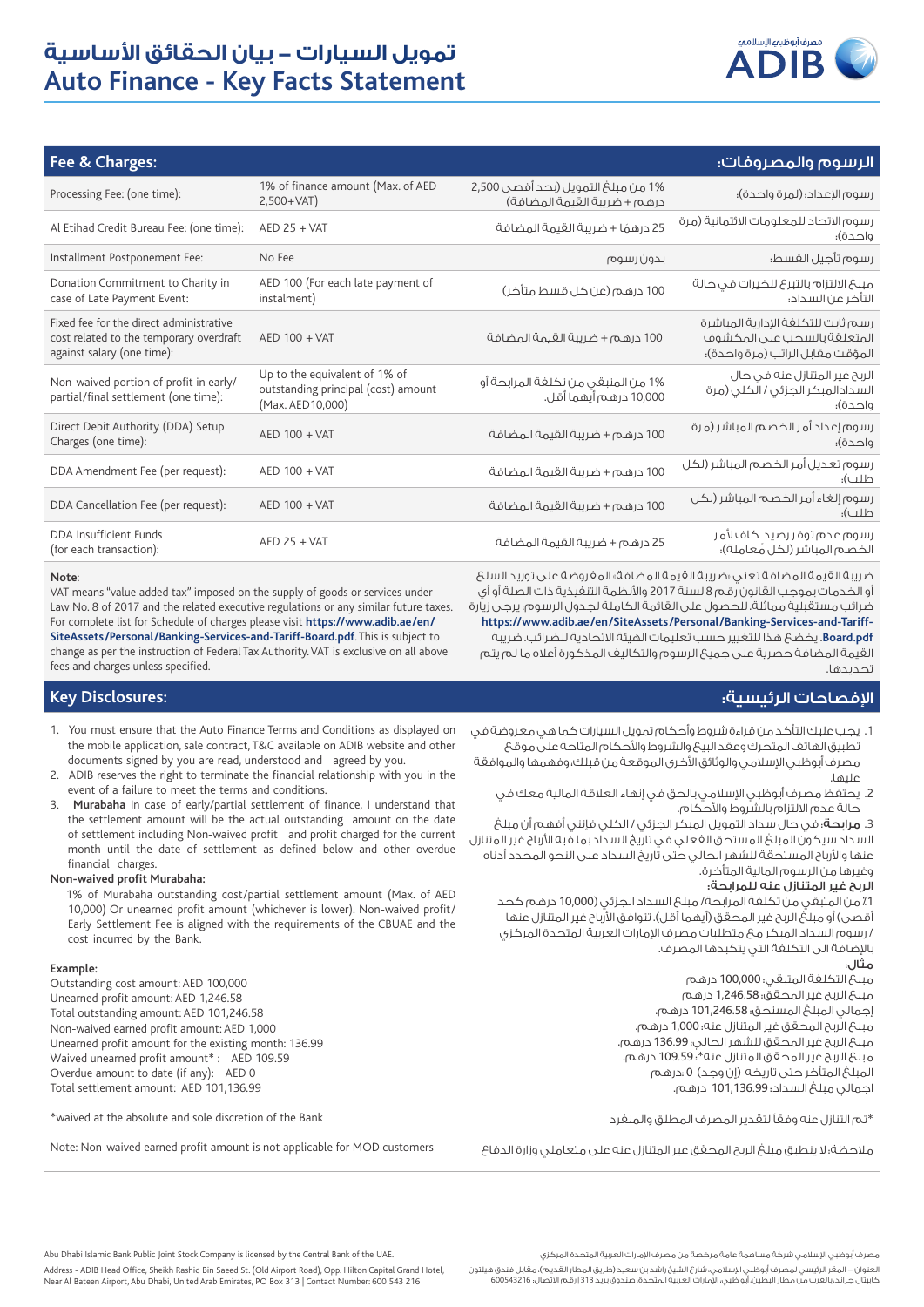

| 4. Musawama<br>In case of early/partial settlement of finance, I understand that the settlement<br>amount will be the actual outstanding amount on the date of settlement including<br>Non-waived profit and profit charged for the current month until the date of<br>settlement as defined below and other overdue financial charges<br>Non-waived profit Musawama:<br>1% of Musawama selling price/partial settlement amount (Max. of AED 10,000) Or<br>unearned selling price (whichever is lower). Non-waived Price / Early Settlement<br>Fee is aligned with the requirements of the CBUAE and the cost incurred by the<br>Bank.                                                                                                                                                                                                               | 4. مساومة:<br>فـــى حــال ســـداد التمويــل المبكــر الجـزئــى / الكلـــى فإننــى أفهـــم أن مبلـــعُ الســـداد<br>سيكون المبلغ المستحق الغعلـى مـن ثمـن البيـع فـى تاريـخ السـداد والـذى يتضمـن<br>الأربـاح غيـر المتنـازل عنهـا حتــى تاريــخ الســداد علــى النحــو المحــدد أدنــاه وغيرهـا مــن<br>الربح غير المتنازل عنه للمساومة؛<br>1% من (المتبقى من ثمن البيحَ – الربح غير المحقق) أو 10,000 درهم أيهما أقل.<br>تتوافق الأرباح غير المتنازل عنها مح متطلبات مصرف الإمارات العربية المتحدة المركزى<br>بالإضافة الى التكلفة التى يتكبدها المصرف.                                                                                                                                                                                                       |
|------------------------------------------------------------------------------------------------------------------------------------------------------------------------------------------------------------------------------------------------------------------------------------------------------------------------------------------------------------------------------------------------------------------------------------------------------------------------------------------------------------------------------------------------------------------------------------------------------------------------------------------------------------------------------------------------------------------------------------------------------------------------------------------------------------------------------------------------------|----------------------------------------------------------------------------------------------------------------------------------------------------------------------------------------------------------------------------------------------------------------------------------------------------------------------------------------------------------------------------------------------------------------------------------------------------------------------------------------------------------------------------------------------------------------------------------------------------------------------------------------------------------------------------------------------------------------------------------------------------------------|
| Example 1:<br>Outstanding selling price after dealer discount: AED 100,000<br>Non-waived selling price : AED 1,000<br>Unearned selling price for the existing month: AED 0<br>Waived unearned selling price*: AED 0<br>Overdue selling price to date (if any): AED 0<br>Total settlement amount: AED 101,000.<br>Example 2:<br>Outstanding Sale price: AED 100,000<br>Unearned profit amount: AED 0<br>Non-waived earned profit amount: AED 0<br>Waived unearned profit amount*: AED 0<br>Overdue amount to date (if any): AED 0<br>Total settlement amount: AED 100,000<br>*waived at the absolute and sole discretion of the Bank<br>Note: Non-waived earned profit/selling price amount is not applicable for MOD<br>customers<br>5. The details of total profit amount calculation formula are available in<br>Murabaha/Musawama Sales Contract. | مثال 1:<br>ثمن البيخ المتبقى: 101,500 درهم<br>مبلغ الربح غير المحقق؛ 1,500 درهم<br>مبلغ الربح المحقق غير المتنازل عنه؛ 1,000 درهم.<br>مبلغ الربح غير المحقق المتنازل عنه*:500 درهم.<br>المبلغ المتأخر حتى تاريخه (إن وجد)؛ 0 درهم.<br>اجمالى مبلغ السداد؛101,000 درهم.<br>مثال 2:<br>ثمن البيحَ المتبقى: 100,000 درهم<br>مبلغ الربح غير المحقق؛ 0 درهم<br>مبلغ الربح المحقق غير المتنازل عنه؛ 0 درهم.<br>مبلغ الربح غير المحقق المتنازل عنه*.0 درهـم.<br>المبلغ المتأخر حتى تاريخه (إن وجد)؛ 0 درهم.<br>اجمالى مبلغ السداد؛ 100,000 درهم.<br>*تم التنازل عنه وفقاً لتقدير المصرف المطلق والمنغرد<br>ملاحظة؛ لا ينطبق مبلغ الربح المحقق غير المتنازل عنه على متعاملى وزارة الدفاع.<br>5. تتوفر تغاصيل ألية حساب إجمالى الربح في عقد البيحَ بالمرابحة/ المساومة. |
| <b>Warnings:</b>                                                                                                                                                                                                                                                                                                                                                                                                                                                                                                                                                                                                                                                                                                                                                                                                                                     | التحذيرات:                                                                                                                                                                                                                                                                                                                                                                                                                                                                                                                                                                                                                                                                                                                                                     |
| 1. If you do not meet the payments on your financing, this may affect your<br>credit rating, which may limit your ability to obtain financing in your<br>future.<br>2. In case of late payment of monthly instalments, you will pay AED 100<br>as donation commitment to charity if it is stipulated in the relevant<br>contractual documents.<br>3. You may have to pay a fee if you pay off a financing early.<br>4. Re-scheduling your financing may take longer to pay off than your initial<br>agreed upon terms.                                                                                                                                                                                                                                                                                                                               | 1.   فى حال عدم سداد دفعات الالتزامات المترتبة عليك، فإن ذلك سيؤثر<br>علَى تقييم حالتك الائتمانية والذى من دوره أن يحد من قدرتك<br>فى الحصول على تمويل جديد مستقبلا.<br>2.   فَي حَالِ التأخَر عن سداد الدفعة الشَّهرية، سيتوجب عليك دفعَ مبلغَ<br>100 درهم كالتزام بالتبرع للخيرات فيما إذا كان ذلك منصوص عليه فى<br>المستندات التعاقدية ذات الصلة.<br>3. قد يترتب عليك دفعَ رسوم في حال السداد المبكر للتمويل.<br>4. إن إعادة هيكلة تمويلاتك قد ينَّتج عنه وقت أطول لسدادها عما كان<br>محددا فى الشروط الأولية المتفق عليها.                                                                                                                                                                                                                                 |